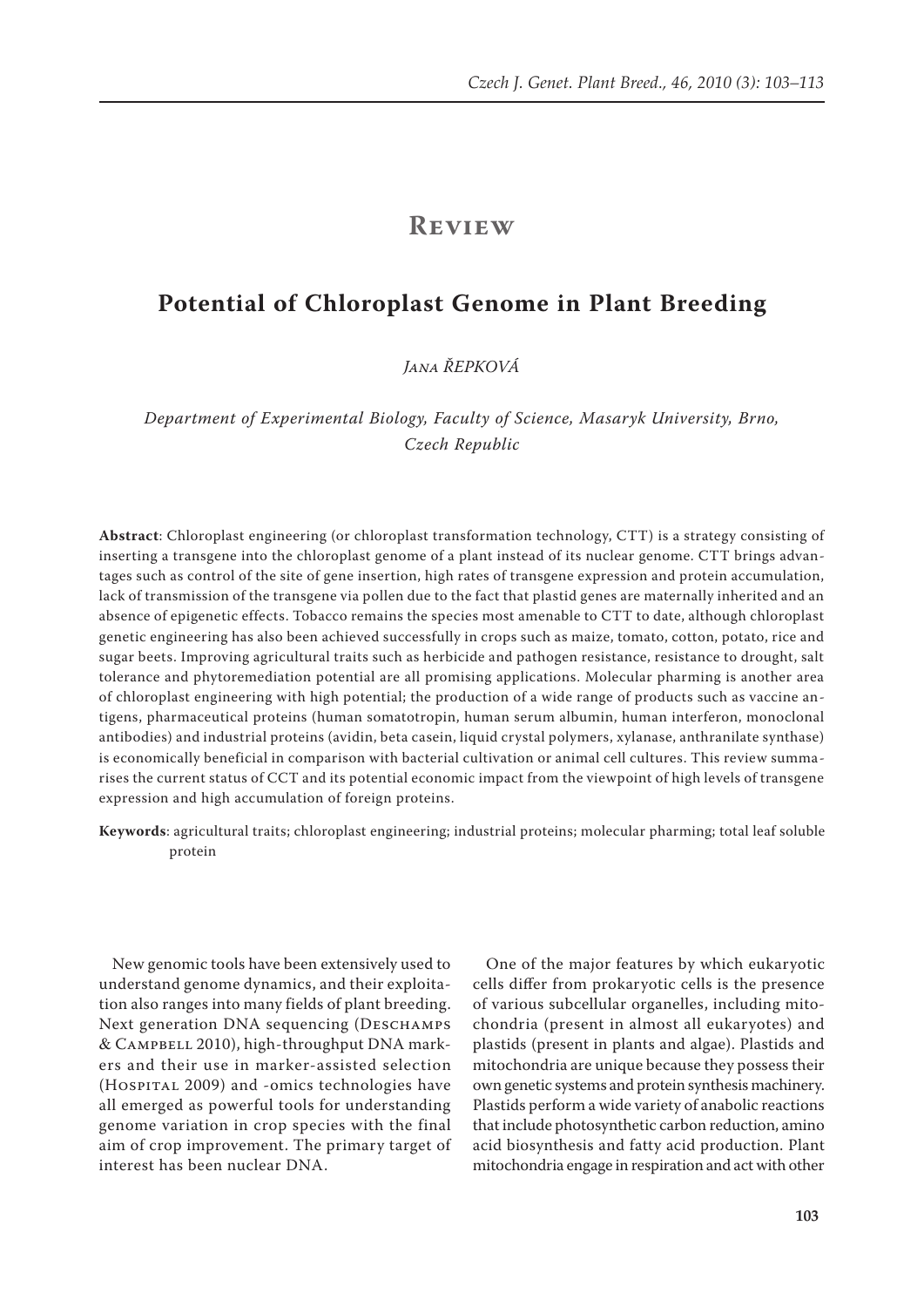organelles to perform photorespiration and gluconeogenesis (Sugiura & Takeda 2000). According to the endosymbiont hypothesis, chloroplasts and mitochondria evolved from prokaryotes that were engulfed by proto-eukaryotic cells during the origin of the eukaryotic lineage about 1.2 million years ago. During evolution, most of the DNA once present in the organelles was transferred to the nuclear genome. This process of gene transfer appears to be ongoing at the present time (Grevich & Daniell 2005). Similar to the genomes of bacteria and unlike the nuclear genomes of eukaryotes, the DNA within these organelles is predominantly circular and does not form complexes with proteins.

The chloroplast genome is a molecule of 120 to 160 kb (Sugiura & Takeda 2000). The number of copies per cell ranges from 1 000 to 10 000 depending on cell age: a typical photosynthetically active plant cell contains approximately 100 chloroplasts, and each chloroplast contains up to 100 copies of DNA. Plant mitochondrial genomes are more variably sized and range from about 200 kb to 2600 kb (Sugiura & Takeda 2000). These genomes exist in multiple sub-genomic circles; small circles are derived from larger ones by means of crossing-over. This makes analyses difficult.

The complete sequences are now available for the plastid genomes of more than 130 plant species, including tobacco, maize, rice, barley, carrot, cotton, papaya, pea, pine, potato and sunflower (http://www. ncbi.nlm.nih.gov/genomes/GenomesGroup.cgi?tax id=2759&opt=plastid). For mitochondrial genomes, the complete sequences are known for about 20 plants (http://www.ncbi.nlm.nih.gov/genomes/GenomesGroup.cgi?taxid=33090&opt=organelle). Sequencing efforts have revealed that plastid genomes in higher plants are highly conserved. In contrast to plant mitochondria, genome organisation and coding capacity in plastids display relatively little interspecific variation in coding regions (Grevich & DANIELL 2005). The known sequences are necessary (for example) for directed transgene insertion.

The chloroplast genome in most flowering plants contains 120 to 130 genes (SUGIURA & TAKEDA 2000) and shows conserved organisation with two inverted repeat regions and two regions (small and large) of single-copy genes. The genes fall into two categories: genes for the genetic system and photosynthesis-related genes. Most plastid DNAs contain all of the rRNA genes, a full complement of tRNA genes and genes for ribosomal proteins and RNA polymerase subunits. They include about 100 sin-

gle-copy genes, most encoding proteins that are required for photosynthetic functions, such as the *rbcL* gene for Rubisco (enzyme ribulose-1,5-bisphosphate carboxylase/oxygenase required for  $CO<sub>2</sub>$  fixation). Many genes in the plastid genome are organised into polycistronic transcription units, i.e., clusters of two or more genes that are transcribed by RNA polymerase from a single promoter. Some of these resemble prokaryotic operons; however, unlike the operons of prokaryotes, plastid genomes also contain polycistronic transcription units composed of functionally distinct genes.

The successful transformation of chloroplasts two decades ago (Svab *et al.* 1990) offered an attractive alternative to nuclear gene transformation due to its advantages in many respects. A single plastid gene is represented 10 000 times within a photosynthetically active cell; taking into consideration the two inverted repeat regions of higher plants, the number of copies can reach up to 20 000. This results in high levels of transgene expression. Foreign proteins have been shown to accumulate to a level as high as 46% of the total leaf soluble protein (tsp) (De Cosa *et al.* 2001), and the accumulation of transcripts is 169 times higher in chloroplasts than in plants after nuclear transformation (Lee *et al.* 2003). Chloroplasts are an ideal place to accumulate proteins or their biosynthetic products that may be harmful in the cytoplasm (BOGORAD 2000), such as cholera toxin B subunit, trehalose or xylanase. This trans-plastomic expression is the most common and successful method for the production of recombinant proteins using the chloroplast bioreactor. After insertion of foreign genes into nuclear chromosomes, transcripts require transit peptides, also called chloroplast targeting signals (Comai *et al.* 1988), to target heterologous proteins in chloroplasts to the locations where the proteins function.

Recently, plastoglobules, which are sub-chloroplastic compartments, have been targeted for recombinant protein accumulation (VIDI *et al.* 2007). These are low-density particles associated with thylakoid membranes. Like oil bodies, they are light in weight and contain only a few proteins (YTTERBERG *et al.* 2006). Plants have the ability to correctly carry out post-translation modifications such as glycosylation, phosphorylation and amidation. Microorganisms are also used for large-scale industrial applications of recombinant protein production; however, posttranslation modification processes such as glycosylation, proper folding, formation of disulfide bonds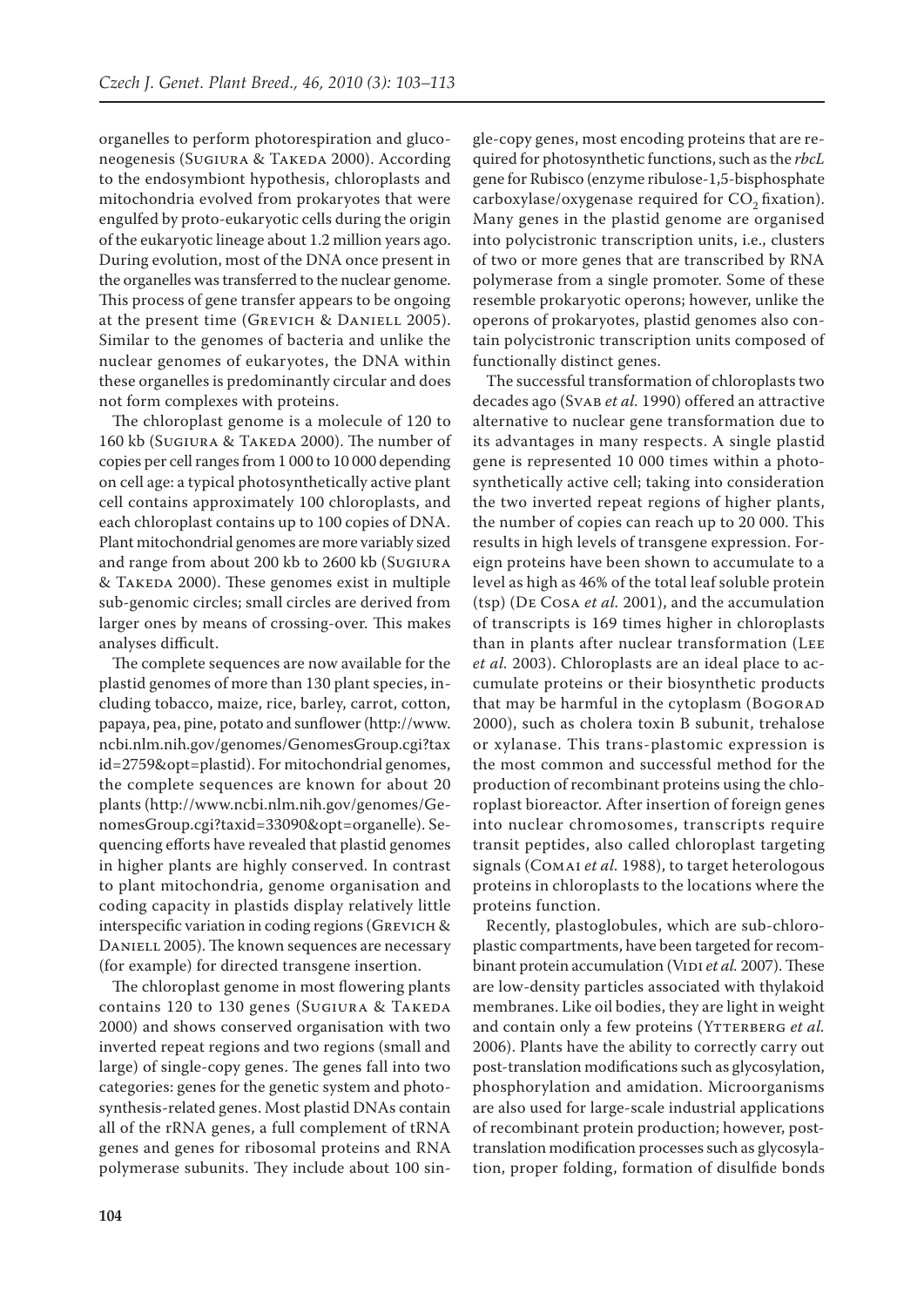and the assembly of complex multi-subunit proteins do not take place.

Chloroplasts are characterised by an absence of epigenetic effects such as gene silencing (De Cosa *et al.* 2001; Lee *et al*. 2003) and position effects (Daniell *et al.* 2001) because transgenes are integrated into site-specific spacer regions of the chloroplast genome. A very attractive feature is the simplicity of transgene assembly into operons (De Cosa *et al.* 2001; Daniell & Dhingra 2002). The efficiency of transformation is significantly higher when complete homology of plastid DNA flanking sequences is retained. Lack of the complete chloroplast genome sequence is still one of the major limitations to extending this technology to useful crops. Chloroplast genome sequences are necessary for the identification of spacer regions used for the integration of transgenes at optimal sites via homologous recombination, as well as to identify endogenous regulatory sequences for optimal expression of transgenes (Grewich & Daniell 2005).

Plastids are inherited in a uniparental, strictly maternal fashion in most angiosperm plant species (Hagemann 2004); therefore, gene containment occurs owing to the lack of transgene transmission by pollen. Although pollen contains plastids, the plastid DNA itself is lost during the process of pollen maturation and therefore is not transmitted to the next generation (DANIELL 1999, 2000; Nagata *et al.* 1999).

The reason why this technology has not been extended to many of the major crops is that transgenes are integrated via homologous recombination within the plastid genome, unlike the random integration that occurs in nuclear transformation. Plastid transformation vectors are designed to contain homologous flanking sequences on either side of the transgene for site-specific integration (Daniell 1993, 1997; Kumar & Daniell 2004; Daniell *et al.* 2005). Highly efficient plastid transformation has been recently accomplished via somatic embryogenesis using species-specific chloroplast vectors in carrot, cotton, maize, rice and soybean. Several other crop chloroplast genomes including cauliflower, cabbage, lettuce, oilseed rape, petunia, poplar, potato, tobacco and tomato have been transformed via organogenesis (Daniell *et al.* 2005; Ruhlman *et al.* 2007). Tobacco has been a widely exploited host for chloroplast transformation technology (CTT) because of its easy genetic manipulation. Tobacco plants hold great promise as hosts for the production of useful compounds, as one hectare of tobacco can produce more than 100 metric tons of leaves per year (Verma & Daniell 2007).

Recent advances in plastid engineering have provided an efficient platform not only for the improvement of agronomic traits but also for the production of therapeutic proteins, vaccines and biomaterials. "Molecular farming" is not particularly well-known for most of plant species. It is a method used to integrate a foreign gene into plants in order to use them to produce high-quality pharmaceutical substances or diagnostics. In contrast, neither microorganisms nor yeast are able to correctly assemble and fold complex proteins. The production of pharmaceutical substances in animal cell culture is often associated with the risk that the product is contaminated with pathogens that are dangerous to human health. These include, for example, AIDS and hepatitis viruses, BSE pathogens and carcinogenic substances. Although animal systems have been used for years for the safe production of pharmaceuticals, it is still necessary to apply time-consuming and costly test procedures in order to constantly monitor their quality.

Among the frequent arguments against genetically modified (GM) plants is the fact that they contain an antibiotic resistance gene. There have been concerns about horizontal gene transfer from transgenic plants back to bacteria, which may result in antibiotic resistance. For instance, the *Neomycin phosphotransferaseII* (*NPTII*) gene, which can confer kanamycin resistance to transgenic plants, represents an invaluable tool for plant engineering and belongs to a class of antibiotic resistance genes acceptable for commercial release (EFSA 2004). Nevertheless, the development of techniques to avoid the presence of a selectable marker in transgenic plants could improve public perception of plant genetic engineering. Antibioticfree selection after plastid transformation can be also accomplished by using the *betaine aldehyde dehydrogenase* (*BADH*) gene.

## **Agronomic traits expressed via the plastid genome**

Many important crops have already been genetically modified for agronomic traits via the nuclear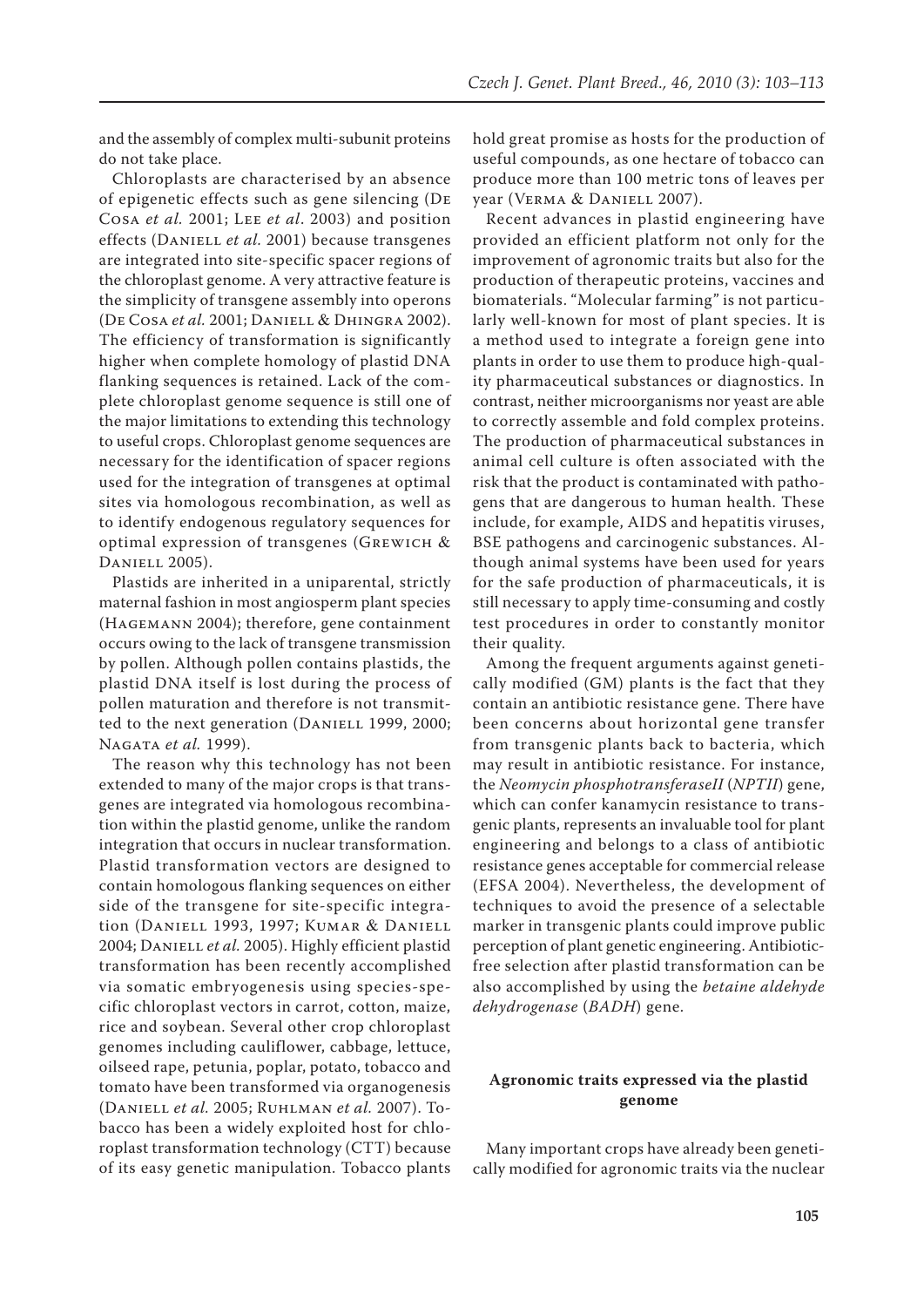genome. However, nuclear transgenic plants have drawbacks inherent to their method of transformation because of the risk of transgenes spreading to their wild relatives. Plastomes offer an ideal place for agronomic gene expression because of their level of expression and gene containment via maternal inheritance. Many important agronomic traits have already been engineered via the plastid genome, such as herbicide resistance, insect resistance and tolerance to drought and salt.

Transgenic plants engineered for herbicide resistance are mostly insensitive to the herbicide's effect. The most commonly used herbicide, glyphosate, inhibits the enzyme 5-enolpyruvylshikimate-3-phosphate (EPSPS), which is encoded by a nuclear gene and is involved in the biosynthesis of aromatic amino acids. Nuclear transgenic plants are quite effective; however, the possibility of transgenes outcrossing to other related species and weeds is a significant drawback. Because the target of glyphosate resides within the chloroplast, CTT is an ideal strategy here. The first report of a correctly expressed chloroplast-targeted eukaryotic gene was presented for petunia. The *aroA* gene was integrated between the *trn*I and *trn*A genes in the inverted repeat region or between the *rbc*L and *acc*D genes in the large single copy region (DANIELL et al. 1998). Integration of this gene resulted in resistance to up to 5mM glyphosate, which is 10-fold greater than the lethal concentration. More recently, the *CP4 EPSPS* gene was expressed in tobacco plastids resulting in over 250-fold more EPSPS enzyme in comparison with a nuclear transgenic model (Ye *et al.* 2001). However, these increased levels of glyphosate-resistant EPSPS did not correlate to increased tolerance to glyphosate. Transgenic tobacco plants expressing *bar* genes via the chloroplast exhibited field-level tolerance to phosphinothricin, which was conferred by even the lowest levels of *bar* expression (LUTZ *et al*. 2001).

Most approaches have aimed at plants engineered with genes for insecticidal protoxins produced by a variety of *Bacillus thuringiensis* subspecies. The Cry2Aa2 operon, representing such target genes, consists of the genes *Cry2Aa2*, *orf* 1 and *orf* 2. The chaperone activity of orf 2 tobacco chloroplasts was shown to correctly process a bacterial operon and express the Cry2Aa2 protein at levels up to 46% tsp, the highest level ever recorded (De Cosa *et al.* 2001). The expressed foreign protein was protected from degradation by overexpression of the chaperone crystal protein of *Bacillus thuringiensis* that forms a

cuboidal crystal structure. Low expression levels of Bt toxins engineered via the nuclear genome increases the risk of developing Bt-resistant pests. Chloroplast transgenic plants were able to kill insects that could withstand insecticidal protein concentrations 40 000 times higher than normal, even at lower levels of Cry2Aa2 protein expression (KOTA et al. 1999). The high levels of Cry2Aa2 protein accumulation in transgenic chloroplasts offers complete resistance to insects that feed on transgenic plants. Another Cry1Ia5 protein accumulated to levels of up to 3% of tsp in tobacco leaf tissue after protoplast transformation (REDDY et al. 2002).

The antimicrobial peptide MSI-99 (an analogue of maganin-2) confers protection against many prokaryotic organisms due to its high specificity for negatively charged phospholipids, which are typically found in the outer membranes of bacteria and fungi (Houston et al. 1997). Upon contact, peptides aggregate to form pores, resulting in cell lysis. In *in planta* assays, chloroplast transgenic tobacco leaves inoculated with the pathogen *Pseudomonassyringae* pv. *tabaci* showed no sign of necrosis even when 80 000 cells were used for inoculation, whereas a large necrotic area was seen in wild-type (wt) plants inoculated with as few as 800 cells (DeGray *et al.* 2001). Additionally, transgenic chloroplasts showed resistance to the destructive fungal pathogen *Colletotrichum* in the same assay. These data suggest that MSI-99 expressed in tobacco chloroplasts can offer significant protection from both bacterial and fungal pathogens. By contrast, when the same MSI-99 was expressed via the nuclear genome, it did not confer adequate disease resistance against these pathogens due to low levels of expression (Li *et al.* 2001).

Other environmental stresses such as drought, salinity and freezing can severely limit plant growth and development. All these stresses are often accompanied by osmotic stress resulting in severe cellular dehydration. Many plants are capable of expressing low molecular-weight compounds called osmoprotectants (Glick & Pasternak 1998) that act as osmolytes and help organisms survive extreme osmotic stress. Plants accumulate in cells solutes such as betaines, amino acids and sugars in response to stress and thus help to maintain turgor at low water potential and protect cellular macromolecules and cell membranes from damage due to high salt levels.

Trehalose phosphate synthase encoded by the *TPS1* gene mediates a reaction that forms the os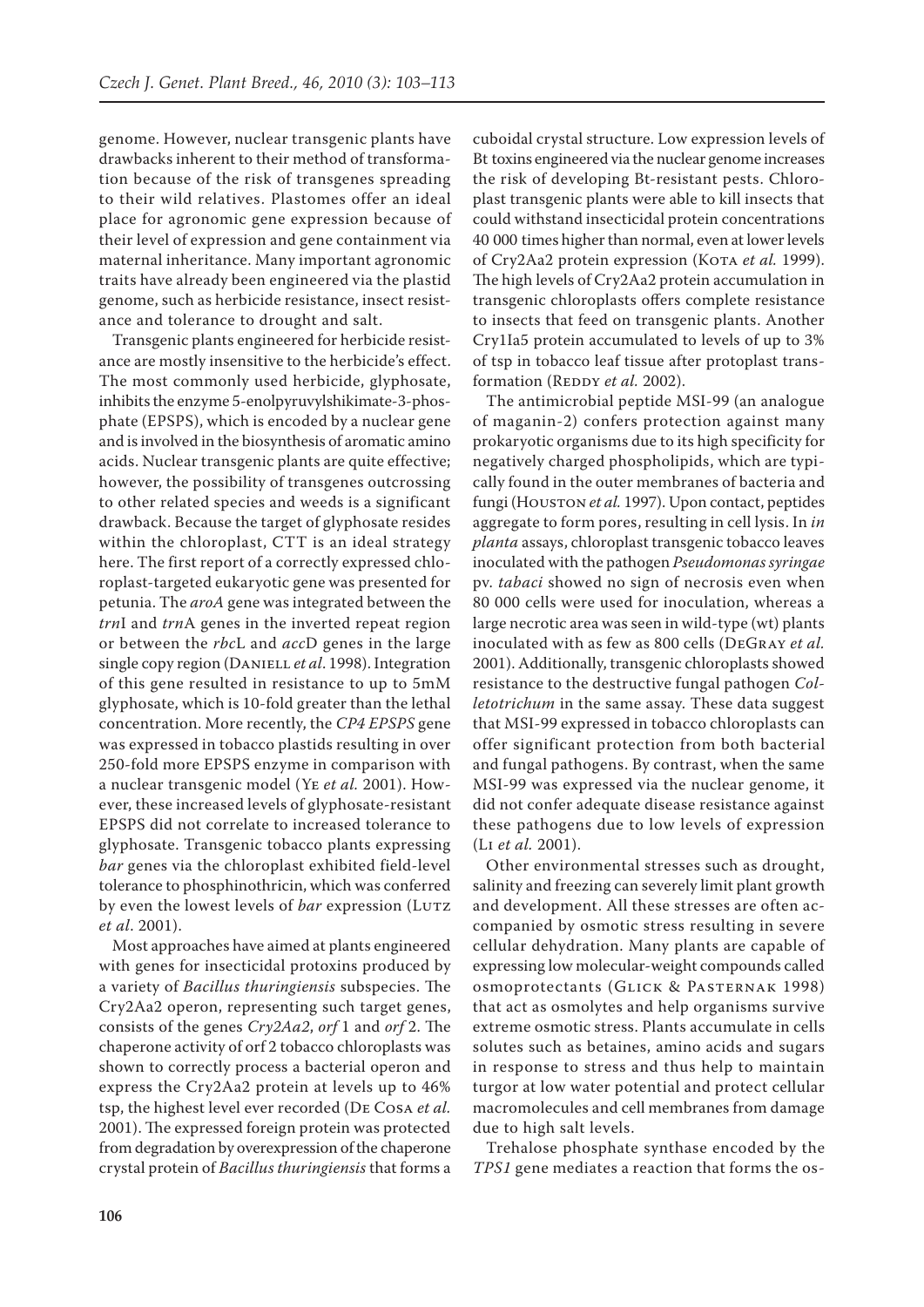moprotectant trehalose. Because trehalose has been found to accumulate under stress conditions such as freezing, heat, salt and drought, it is thought to play a role in protecting cells against damage caused by these stresses. In contrast to nuclear transgenic plants that exhibited pleiotropic effects at low levels of *ATP*1 expression including stunted growth and male sterility, chloroplast transgenic plants grew normally and accumulated trehalose at a level 25-fold higher (Lee *et al*. 2003). Chloroplast transgenic plants showed a high degree of drought tolerance by remaining green and healthy in 6% PEG (polyethylene glycol), whereas wt plants were completely bleached. Chloroplast transgenic plants also recovered after they were not watered for 24 days and subsequently rehydrated for 24 h.

The increasing use of irrigation and fertilisers in agriculture has led to unnaturally high salinity in soil. The stress associated with salt can result in a reduction of leaf exchange and photosynthesis capacity. Plants are able to produce osmoprotectants that confer resistance to several stresses, including drought. Glycine betaine (GB) is a quaternary ammonium compound and a highly effective osmolyte found in at least ten flowering plant families and also in marine algae. The synthesis of GB in plants has been studied mainly in species of *Chenopodiaceae* (spinach, beet, and others). GB is extremely soluble in water. Important crops do not accumulate betaine. The spinach *badh* (*betaine aldehyde dehydrogenase*) gene transferred into the nuclear genome resulted in only moderate levels of tolerance to salt stress. However, *badh* overexpressed in carrot plastids resulted in the accumulation of GB and subsequently conferred a significant amount of salt tolerance (KUMAR et al. 2004). Transgenic lines grew in up to 400mM NaCl in the media, the highest level of salt tolerance ever reported in transgenic plants and equal to levels of tolerance seen only among halophytes.

*Oryza sativa* L., a non-accumulator of GB, is highly susceptible to abiotic stress. Transgenic rice with chloroplast-targeted choline oxidase encoded by the *codA* gene from *Arthrobacter globiformis* has been evaluated for inheritance of the transgene and water-stress tolerance. Transgenic plants maintained higher photosystem II activity and they showed better physiological performance; for example, enhanced detoxification of reactive oxygen species compared to wt plants under water-stress (Kathuria *et al*. 2009). Metabolic engineering for beta-alanine overproduction in plants is expected to enhance environ-

mental stress tolerance. The *Escherichia coli* enzyme l-aspartate-alpha-decarboxylase (AspDC) encoded by the *panD* gene catalyses the decarboxylation of laspartate to generate beta-alanine and carbon dioxide. A constitutive *E. coli panD* expression cassette was co-introduced with a constitutive selectable *aadA* expression cassette into the chloroplast genome of tobacco via biolistic gene transfer and homologous recombination. The *AspD* activity in transplastomic plants expressing *panD* was dramatically induced by high-temperature stress. Beta-alanine accumulated in transplastomic plants at levels four-times higher than in wt plants. The  $CO<sub>2</sub>$  assimilation of transplastomic plants expressing *panD* was more tolerant to high temperature stress than that of wt plants, resulting in the production of 30–40% more above ground biomass than wt plants (FOUAD & ALTPETER 2009).

#### **Plastids engineered for the bioremediation**

Phytoremediation is a safe and cost-effective system for cleaning up contaminated environments using plants. However, plants have a limited ability to treat high levels of toxic chemicals. Genetic engineering is aimed at utilising genes to modify the nuclear or chloroplast genomes of plant and thereby enhance their remediation capacity. Organomercurial compounds are the most toxic form of mercury. Since the chloroplast is a primary target of Hg damage in plants, it is an ideal place to engineer resistance and detoxification of organomercurials and metallic mercury (Kupper *et al.* 1996). Two bacterial genes encoding two enzymes, mercuric ion reductase (*merA*) and organomercurial lyase (*merB*), were expressed as an operon in transgenic tobacco chloroplasts (Ruiz *et al.* 2003; Hussein *et al.* 2007). Sixteen-day-old tobacco plants were grown for 14 days in soil treated with various concentrations of organomercurial phenyl mercuric acetate (PMA)-supplemented nutrient solution. The transgenic plants grew well and were resistant to very high concentrations of PMA, up to 400μM, while wt plants barely survived at concentrations of 50μM PMA. Hussein *et al.* (2007) demonstrated that chloroplast transgenic plants expressing *merA* and *merB* can accumulate Hg in roots to levels surpassing the concentration in soil, up to 200 μg/g, without any detrimental effect and could accumulate 100-fold more Hg in leaves than untransformed plants.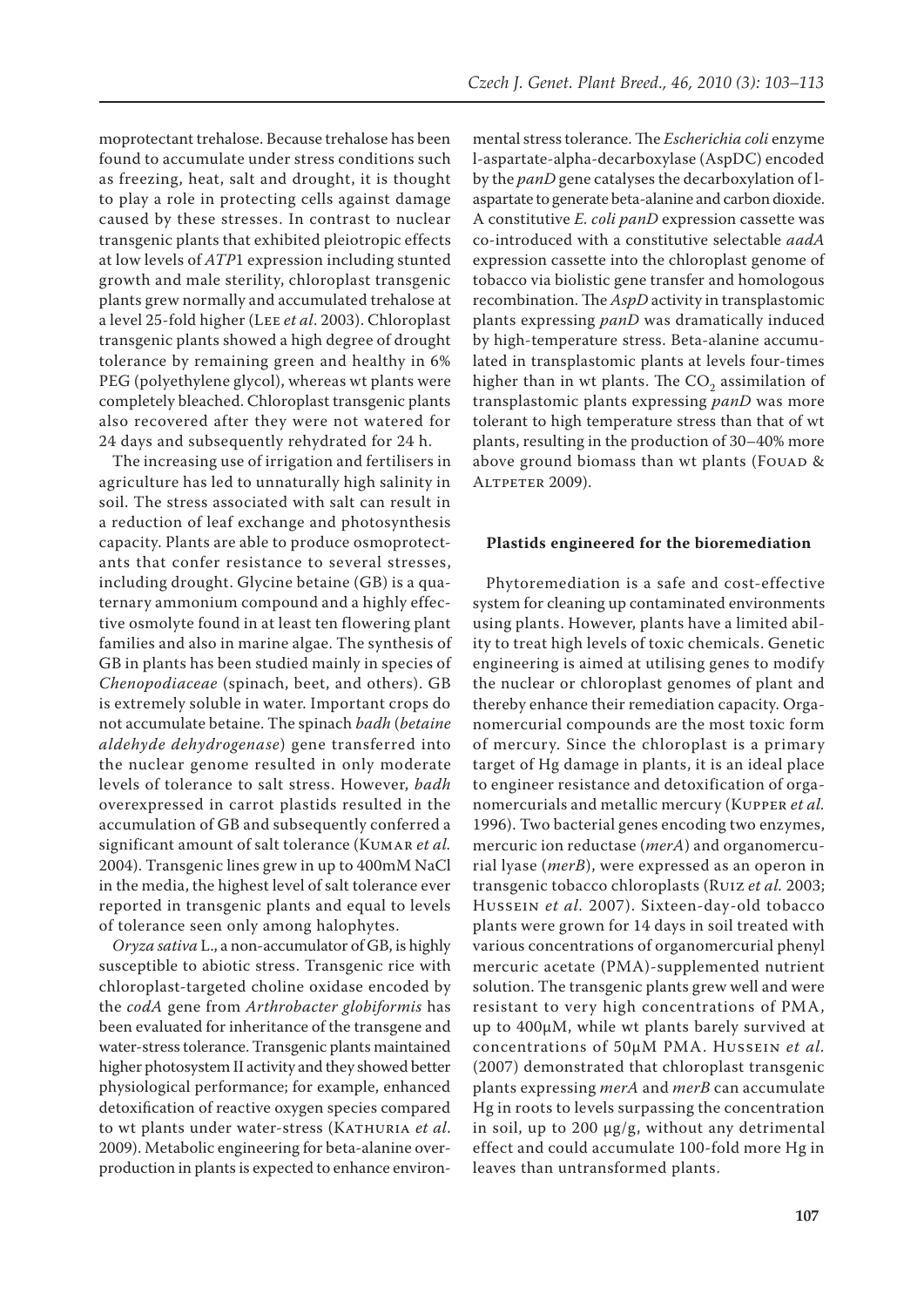#### **Transgenic plastids as a plant factory for biopharmaceuticals**

Plants hold the potential for cost-effective, large scale production of recombinant proteins for pharmaceutical uses. Therapeutic monoclonal antibodies are expected to account for at least 40% of the total production of biopharmaceuticals (Galeffi 2009). Plants/crops may offer a flexible system for producing potentially unlimited quantities of biopharmaceuticals for human needs at a relatively low cost. Currently, major application areas for biopharmaceuticals include oncology, anti-infective diseases, blood disorders and vaccines. Since 2001, the Human Genome Project has been generated huge profits obtained from growth hormones, insulin and red-blood-cell stimulating agents. Worldwide, some 80 biopharmaceuticals are on sale and more than 500 are being tested at various clinical levels (GALEFFI 2009). However, in Europe, a negative public perception towards transgenic plants could significantly slow down this development. Chlorogen, a biotechnology company, has adopted the CTT as a platform technology for the production of foreign proteins in plants. The company has patented genetic regulatory signals that direct foreign genes to function specifically within chloroplasts and is developing a wide range of protein molecules including vaccines and other therapeutic proteins for industrial applications.

Human somatotropin (hST) is used to treat hypopituitary dwarfism in children, Turner syndrome, chronic renal failure and HIV wasting syndrome. The *hST* gene was integrated between the *trnV* gene and the *rps7/3'-rps12* operon located within the inverted repeat region of tobacco chloroplasts. This expression cassette resulted in high levels of the hST expression, and the biologically active recombinant protein reached 7% tsp (STAUB et al. 2000). It was shown to contain proper disulfide bond formation through the use of the chloroplast protein disulfide isomerase and it was identical to the native hST protein.

Human serum albumin (HAS) is one of the most widely used intravenous proteins in many human therapies. It is used clinically for the replacement of blood during incidents of trauma and treatment. Plants are an economical, safe and efficient system for many recombinant proteins. Nuclear transformation for the expression of HAS has resulted in only 0.2% tsp in tubers and 0.02% tsp in leaves (Farran *et al.* 2002), far below the levels

needed for cost-effective production. It was hypothesised that the AT-richness of the HAS sequence was responsible for its poor translation in the eukaryotic cells of transgenic nuclear plants. On the other hand, this AT-rich composition (57%) is ideal for chloroplast expression. In addition, HAS requires 17 disulfide bonds to be correctly folded and protected from protease activity (GREVICH & DANIELL 2005). The amount of HAS was found to be up to 8.2% tsp in potted plants of tobacco with the *HAS* gene integrated into the chloroplast genome between the *trnA* and *trnI* genes of the chloroplast *rrn* operon within the inverted repeat regions (Fernandez-San Millan *et al.* 2003). The amount of HAS peaked at 11.1% tsp after 50 h of continuous illumination. The functionality of the recombinant HAS was maintained due to the formation of inclusion bodies.

Human interferon alphas are cytokines of the immune system that are known to interfere with viral replication and cell proliferation. They are potent enhancers of the immune system and are used in various clinical treatments. Interferon IFN $\alpha$ 2b has been approved by the FDA for the treatment of leukaemia. The *E. coli* recombinant expression system has been used to manufacture IFNα2b; this approach, however, requires *in vitro* processing and purification. These additional procedures result in high product costs. The expression of IFN $\alpha$ 2b in plant plastids should help to reduce its high costs because plastids can correctly fold IFNα2b and form the appropriate disulfide bonds. IFNα2b was expressed at levels up to 18.8% tsp. IFNα2b can be orally delivered after bio-encapsulation and has been proven to be therapeutically effective. The cellulose found in plant cell walls protects the biopharmaceutical in the stomach and enables its gradual release in the gut, avoiding many of its negative side effects (Mor *et al.* 1998). Specific expression cassettes for chloroplast transformation have been used to obtain optimal protein levels in leaves of transgenic plants (Arlen *et al.* 2007).

Human interferon gamma = interleukin-18 (INF-γ or IL-18) is another class of cytokine used therapeutically to prevent viral proliferation, and it plays several roles in the immunoregulatory responses to pathogenic bacteria. Nuclear transgenic plants expressing INF-γ yielded only 0.001% tsp. Chloroplast transgenic tobacco lines produced INF-γ at up to 3% tsp. A protein fusion between GUS and INF-γ increased the expression level, and it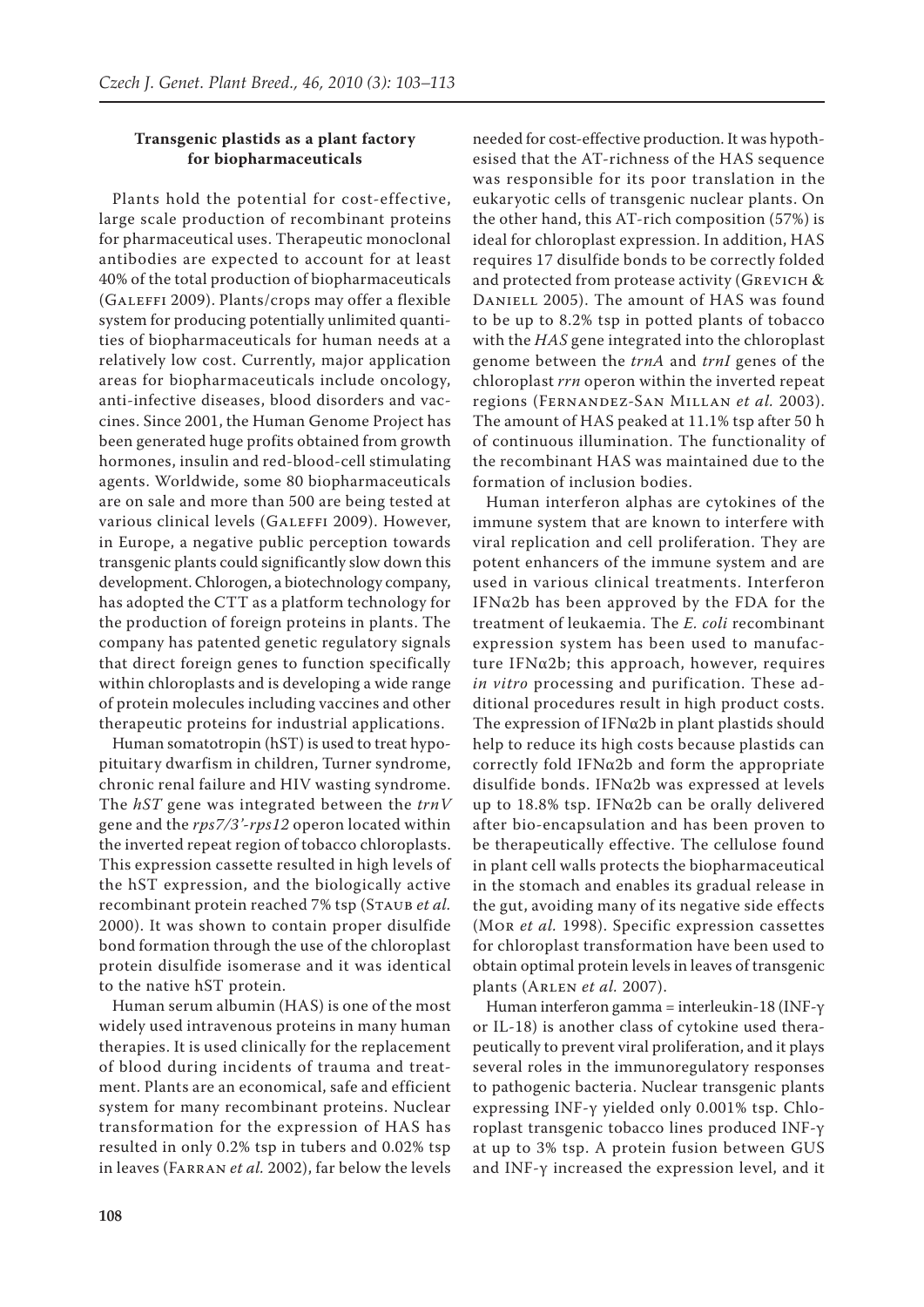accumulated up to 6% tsp (LEELAVATHI & REDDY 2003). Protein fusion techniques can enhance the stability of a foreign protein, allowing human insulin to accumulate up to 16% tsp. Fusion with the Cholera toxin B-subunit protein was performed in transgenic plants by Ruhlman *et al.* (2007).

Antibodies (or immunoglobulins, IgGs) are serum proteins that play a central role in the humoral immune response. Immunoglobulins bind and inactivate pathogens or trigger an inflammatory response that results in their elimination. Monoclonal antibodies (mAbs) specific to one epitope have been developed using hybridomas. Because of high capital costs and the inherent complexity of mammalian production systems that are associated with the production of mAbs in mammalian cultures, the use of plastid genome engineering for the production of mAbs in plant-based bioreactors has been implemented. The cost of raw materials for mAb production in plants is more than 3000 fold less than that of systems employing cultured mammalian cells (Dove 2002).

Guy's 13 monoclonal antibody is specific for a surface antigen of *Streptococcus mutans*, a bacterium that most notably causes dental caries. A chloroplast model using a codon-optimised Guy's 13 gene was developed and put under the control of *psb*A regulatory sequences. This model expressed IgA-G, a humanised chimeric form of Guy's 13 antibody, with correctly folded disulfide bonds (Daniell *et al.* 2004).

MSI-99 is a synthetic lytic peptide that has been expressed via the tobacco chloroplast as an antimicrobial peptide. Because bacterial membranes are highly conserved, it is unlikely that bacteria will develop resistance to the mechanism of antimicrobial peptides. MSI-99 and analogues has been shown to be effective against invading human pathogens as well as certain cancerous cell lines. Cell extracts from transgenic tobacco leaves containing MSI-99 were used to determine its effectiveness toward *Pseudomonas aeruginosa*, a multidrug-resistant bacterium that affects plants, animal and humans. Cell extracts yielded 96% inhibition of the growth of *P. aeruginosa*, highly encouraging news for AIDS and cystic fibrosis patients who are highly susceptible to this pathogen.

Plants are being used for the production of chloroplast-derived vaccine antigens against bacterial pathogens (cholera, tetanus, anthrax, small pox, Lyme disease), viral pathogens (canine parvovirus and rotavirus) and meningitis B, and also for the production of recombinant therapeutic proteins. In order for vaccines from plastids to be suitable for oral delivery, two major obstacles must be overcome. First, large quantities of the recombinant protein must be produced in the edible parts of plants, and second, the antibiotic resistance genes used for selecting transformants must be removed.

The cholera toxin B subunit (CTB) is encoded by *Vibrio cholera*. CTB forms a pentamer that binds to the  $GM<sub>1</sub>$ -ganglioside receptor predominantly found in the intestinal epithelium. Expression of the native CTB gene lacking its leader sequences in transgenic chloroplasts resulted in accumulation of the CTB antigen at up to 4.1% tsp (Daniell *et al*. 2001). Further studies made use of a translational enhancer element and resulted in up to 31% tsp of CTB with properly assembled pentamers (Molina *et al.* 2004). CTB is a powerful transmucosal carrier and is very effective at delivering several vaccine antigens as a fusion partner of CTB (multicomponent vaccines).

For anthrax vaccine, the *PA* gene (*pag*) was cloned into tobacco chloroplasts using *psb*A regulatory signals to enhance translation. This resulted in up to 2.5 mg PA/g fresh weight, enough for 400 million doses of vaccine free of EF (oedema factor) and LF (lethal factor) per acre of transgenic tobacco (DANIELL *et al.* 2004). The functionality of chloroplast-derived PA was tested, and it was found to efficiently bind to anthrax toxin receptors, form heptamers, undergo proper cleavage and bind to LF, thereby resulting in macrophage lysis.

Canine parvovirus (CPV) infects dogs and other *Canidae* family members leading to hemorrhagic gastroenteritis and myocarditis. CPV-1 was initially discovered in 1967 followed by CPV-2 in 1978. CPV-2 is a mutated form of the feline parvovirus. Infected animals shed CPV-2 particles, allowing for rapid world-wide distribution. Furthermore, another mutant form called CPV-2a was found in 1979 and proved to be even more virulent. Recently, antigens capable of eliciting a protective immune response against CPV have been found. Molina *et al.* (2004) have expressed the linear antigenic peptide (2L21) from the VP2 capsid protein of CPV in transgenic tobacco chloroplasts. The 2L21 peptide was fused to a KLH carrier protein, and it has been extensively shown to effectively protect animals against parvovirus infection. When the 2L21 peptide was fused to either the CTB subunit or GFP, a ten-fold increase in expression was seen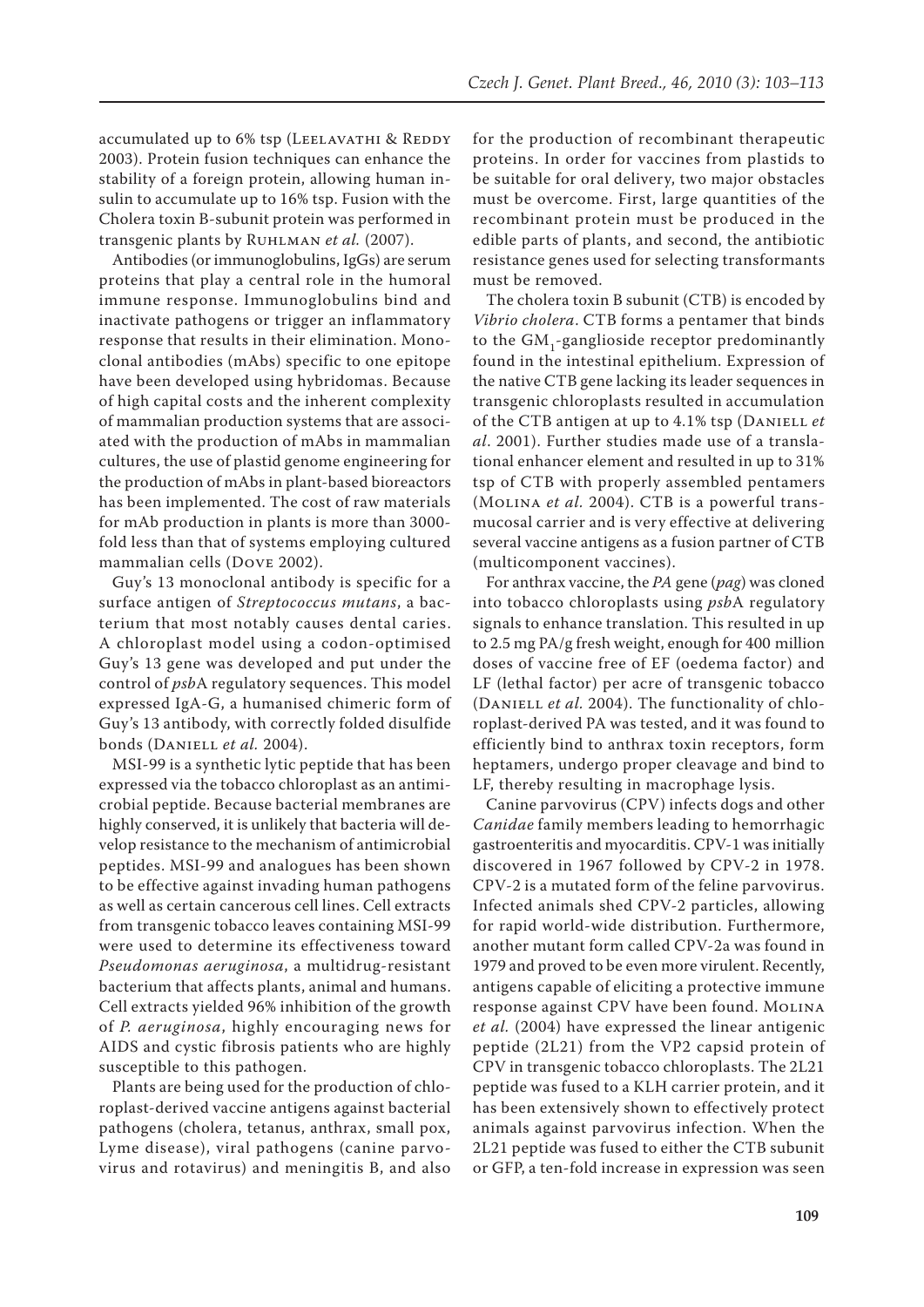in the transgenic chloroplast plants compared to nuclear-transformed plants. The maximum levels of expression were seen with the CTB fusion, where levels reached as high as 31.1% tsp, which is 7.49 mg/g fresh weight.

## **Plastid engineered products of industrial interest**

Another example of the effectiveness of plastid transformation for the overproduction of useful compounds is the generation of astaxanthin-producing transplastomic plants through carotenoid pathway engineering. Transplastomic tobacco that expresses both the β-carotene ketolase and β-carotene hydroxylase genes from the marine bacterium *Brevudimonas* sp. strain SD212 accumulated large quantities of astaxanthin at concentrations of up to 5.44 mg/g dry weight, corresponding to 74% of total carotenoids (Hasunuma *et al.* 2008). Astaxanthin is a highly valued red pigment. It has been industrially exploited as a feed dye, particularly as a feed supplement in poultry farming and aquaculture. Its use is also expected in the pharmaceutical, food and feed industries owing to its diverse biological functions including antioxidant, anticancer and singlet oxygen-quenching activities and enhancement of immune responses.

Plastid genetic engineering offers an ideal solution for the cost-effective production of many industrially valuable biomaterials such as enzymes, amino acids and technical proteins for research purposes. For example, avidin is a glycoprotein found in avian, reptilian and amphibian egg white that is primarily used as a diagnostic reagent. Plant-optimised avidin coding sequences have been expressed in maize (Horn *et al.* 2004). Milk proteins such as human β casein have been produced in transgenic tomatoes.

Biodegradable plastics seem to be a viable alternative to synthetic plastics. Biodegradable materials can undergo decomposition into carbon dioxide, methane, water and inorganic compounds with the help of the enzymatic action of microorganisms within a specified period of time. Chorismate pyruvate lyase (CPL), an enzyme encoded by the *ubiC* gene of *E. coli*, catalyses the direct conversion of chorismate to p-hydroxybenzoic acid (pHBA), the principle monomer used in liquid crystal polymers. The conversion of chorismate to pHBA occurs naturally in plants, although it

can require up to ten successive enzymatic steps without CPL. When the *ubiC* gene was expressed in nuclear transgenic tobacco, the accumulation of pHBA was 0.52% dry weight (dw), 10- to 20-fold less than what is required for a commercially viable pathway for pHBA production (VIITANEN et *al.* 2004). When the *ubiC* gene was expressed in chloroplast transgenic plants grown under normal light conditions, pHBA accumulated steadily, reaching a maximum of  $\sim$ 15% dw after 100 days in soil. Plants continued to accumulate up to 25% dw of pHBA when grown for 22 days under continuous light, an expected increase for a *psbA*-regulated gene. The enzymatic activity of CPL was found to reach a maximum of 50 783 pkat/mg of protein in  $T<sub>1</sub>$  lines, which correlates to 30% tsp. The highest levels observed in nuclear transgenic plants were more than 250-fold less.

Polyhydroxybutyrates (PHBs) are the most common co-polymer produced by microorganisms. The polycistronic *phb* operon encodes three enzymes capable of producing PHB (Peoples & Sinskey 1989), which under optimal conditions will degrade completely to  $CO<sub>2</sub>$  and  $H<sub>2</sub>O$ . For transgenic plant-derived biodegradable plastics to be economically feasible, accumulation of at least 15% tsp is required (SCHELLER & CONRAD 2005). When biodegradable plastic-like compounds were targeted to plastids, the expression levels reached up to 40% tsp (Bohmert *et al.* 2000).

Xylanase is used in the paper, fibre, baking, brewing and animal feed industries as an important cellulolytic enzyme. Its routine use is not feasible due to high production costs. The first nuclear transgenic plants suffered cell wall degradation when expressing xylanases. Because of this, xylanase was targeted to the apoplasts, seed oil bodies or secreted through roots into the culture medium. All these nuclear transgenic approaches exhibited expression levels too low for industrial production to be economically feasible. When the *xynA* gene was transformed via the tobacco chloroplast genome, xylanase accumulated to levels of 6% tsp. Enzyme thermostability offers a unique advantage in purification by allowing the use of heat in the first step of purification to reduce proteolytic degradation by denaturing proteases. Chloroplastderived xylanase was shown to be as biologically active as the bacterial-derived enzyme, and it also retained its substrate specificity.

The majority of the enzymes used for amino acid biosynthesis are encoded by the nucleus and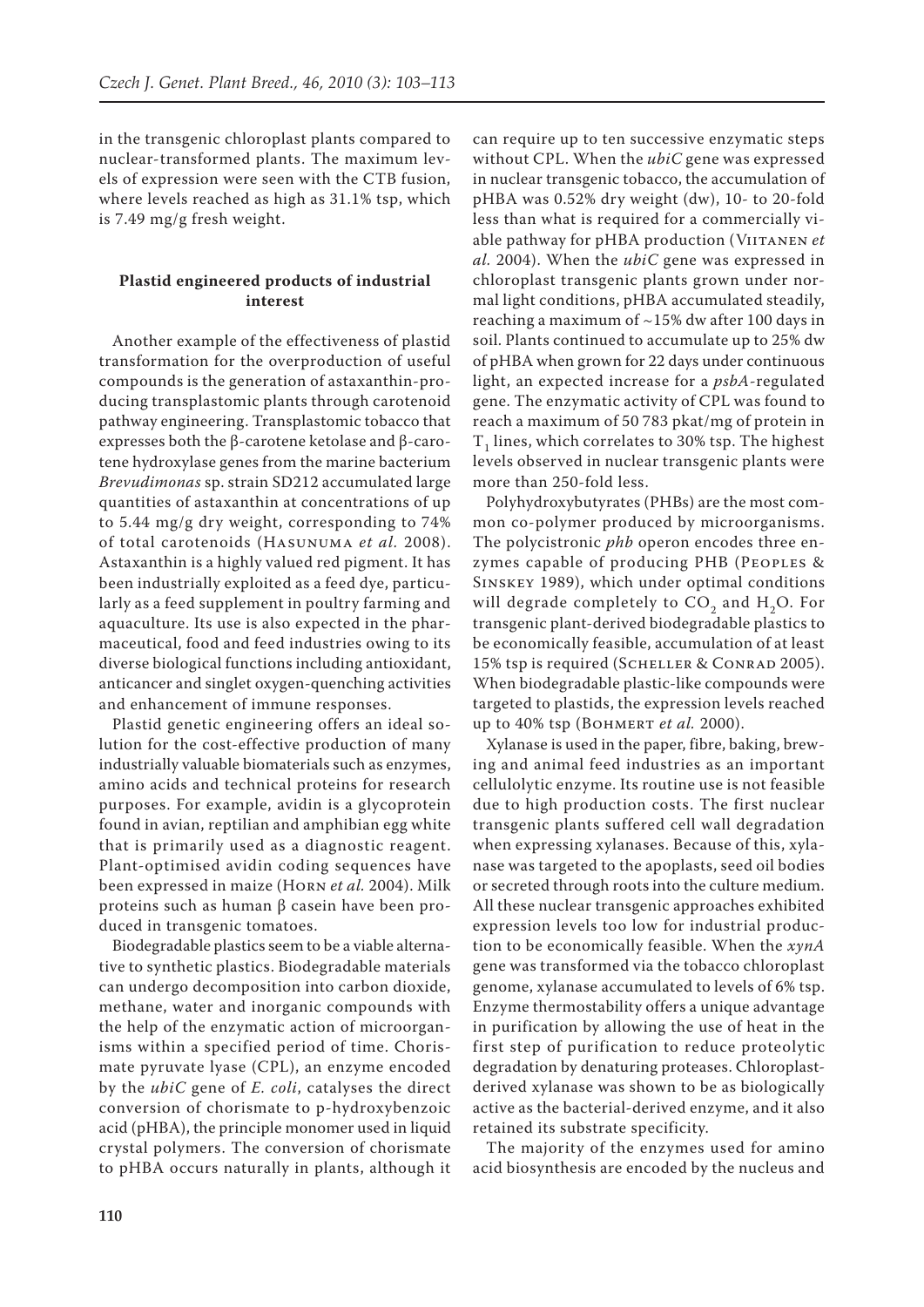transported to plastids. Anthranilate synthase (AS) converts chorismate to anthranilate, undergoing feedback inhibition by the end product tryptophan (Trp). Plant AS homoenzymes are made up of tetramers of two α and two β subunits, of which the α subunits bind to Trp and act as a feedback inhibitor. The *ASA2* gene coding for a feedbackinsensitive α subunit was cloned and expressed in transgenic tobacco chloroplasts by Zhang *et al.* (2001). The transgenic plants exhibited high levels of ASA2 mRNA, increased expression of the AS α subunit and a four-fold increase in AS enzyme activity that was less sensitive to feedback inhibition by Trp. This resulted in a seven-fold increase in free Trp in chloroplast transgenic leaves (Barone *et al.* 2009). They also tested the *ASA2* gene of tobacco as a new selectable marker.

There are slightly over 165 recombinant pharmaceuticals currently approved for human use. Another 500 protein candidates are in preclinical and clinical development, about 70% of these being glycosylated proteins (DUROCHER & BUTLER 2009). A few plant-derived therapeutics have been approved in Europe for topical use in humans, and several products are currently in clinical trials, including interferon alpha (Locteron®) produced in *Lemna minor* and glucocerebrosidase (prGCD) manufactured in carrot cells (DUROCHER & BUT-LER 2009).

*Acknowledgements*. The financial support of the Ministry of Education, Youth and Sports of the Czech Republic and the Ministry of Agriculture of the Czech Republic (Projects No. MSM 0021622415 and No. 1G46034) is acknowledged.

#### **R e f e r e n c e s**

- Arlen P.A., Falconer R., Cherukumilli S. *et al.* (2007): Field production and functional evaluation of chloroplast-derived interferon-alpha2b. Plant Biotechnology Journal, **5**: 511–525.
- Barone P., Zhang X.H., Widholm J.M. (2009): Tobacco plastid transformation using the feedbackinsensitive anthranilate synthase alpha-subunit of tobacco (*ASA2*) as a new selectable marker. Journal of Experimental Botany, **60**: 3195–3202.
- Bogorad L. (2000): Engineering chloroplasts: An alternative site for foreign genes, proteins, reactions and products. Trends in Biotechnology, **18**: 257–263.
- BOHMERT K., BALBO I., KOPKA J., MITTENDORF V., Nawrath C., Poirier Y. *et al.* (2000): Transgenic *Arabidopsis* plants can accumulate polyhydroxybutyrate to up to 4% of their fresh weight. Planta, **211**: 841–845.
- Comai L., Larson-Kelly N., Kiser J. *et al.* (1988): Chloroplast transport of a ribulose biphosphate cyrboxylase small subunit-5-enolpyruvyl 3-phosphoshikimate synthase chimeric protein requires part of the mature small subunit in addition to the transit peptide. Journal of Biological Chemistry, **263**: 15104–15109.
- DANIELL H. (1993): Foreign gene expression in chloroplasts of higher plants mediated by tungsten particle bombardment. Methods of Enzymology, **217**: 536–556.
- DANIELL H. (1997): Transformation and foreign gene expression in plants by microprojectile bombardment. Methods of Enzymology, **62**: 463–489.
- DANIELL H. (1999): Environmentally friendly approaches to genetic engineering. In Vitro Cellular & Developmental Biology-Plant, **25**: 361–368.
- DANIELL H. (2000): Genetically modified crops: current concerns and solutions for next generation crops. Biotechnology and Engineering Review, **17**: 327–52.
- Daniell H., Dhingra A. (2002): Multigene engineering: Dawn of an exciting new era in biotechnology. Current Opinion in Biotechnology, **13**: 136–141.
- Daniell H., Datta R., Varma S., Gray S., Lee S.B. (1998): Containment of herbicide resistance through genetic engineering of the chloroplast genome. Nature Biotechnology, **16**: 345–348.
- Daniell H., Lee S.B., Panchal T., Wiebe P.O. (2001): Expression of cholera toxin B subunit gene and assembly as functional oligomers in transgenic tobacco chloroplasts. Journal of Molecular Biology, **311**: 1001–1009.
- Daniell H., Cohill P.R., Kumar S., Dufourmantel N. (2004): Chloroplast genetic engineering. In: Da niell H., Chase C.D. (eds): Molecular Biology and Biotechnology of Plant Organelles. Kluwer Academic Publishers, Dordrecht, 443–490.
- Daniell H., Ruiz O.N., Dhingra A. (2005): Chloroplast genetic engineering to improve agronomic traits. Methods in Molecular Biology, **286**: 111–137.
- De Cosa B., Moar W., Lee S.B., Miller M., Daniell H. (2001): Overexpression of the *Bt* cry2Aa2 operon in chloroplasts leds to formation of insecticidal crystals. Nature Biotechnology, **19**: 71–74.
- DeGray G., Rajasekaran K., Smith F., Sanford J., DANIELL H. (2001): Expression of an antimicrobial peptide via the chloroplast genome to control phy-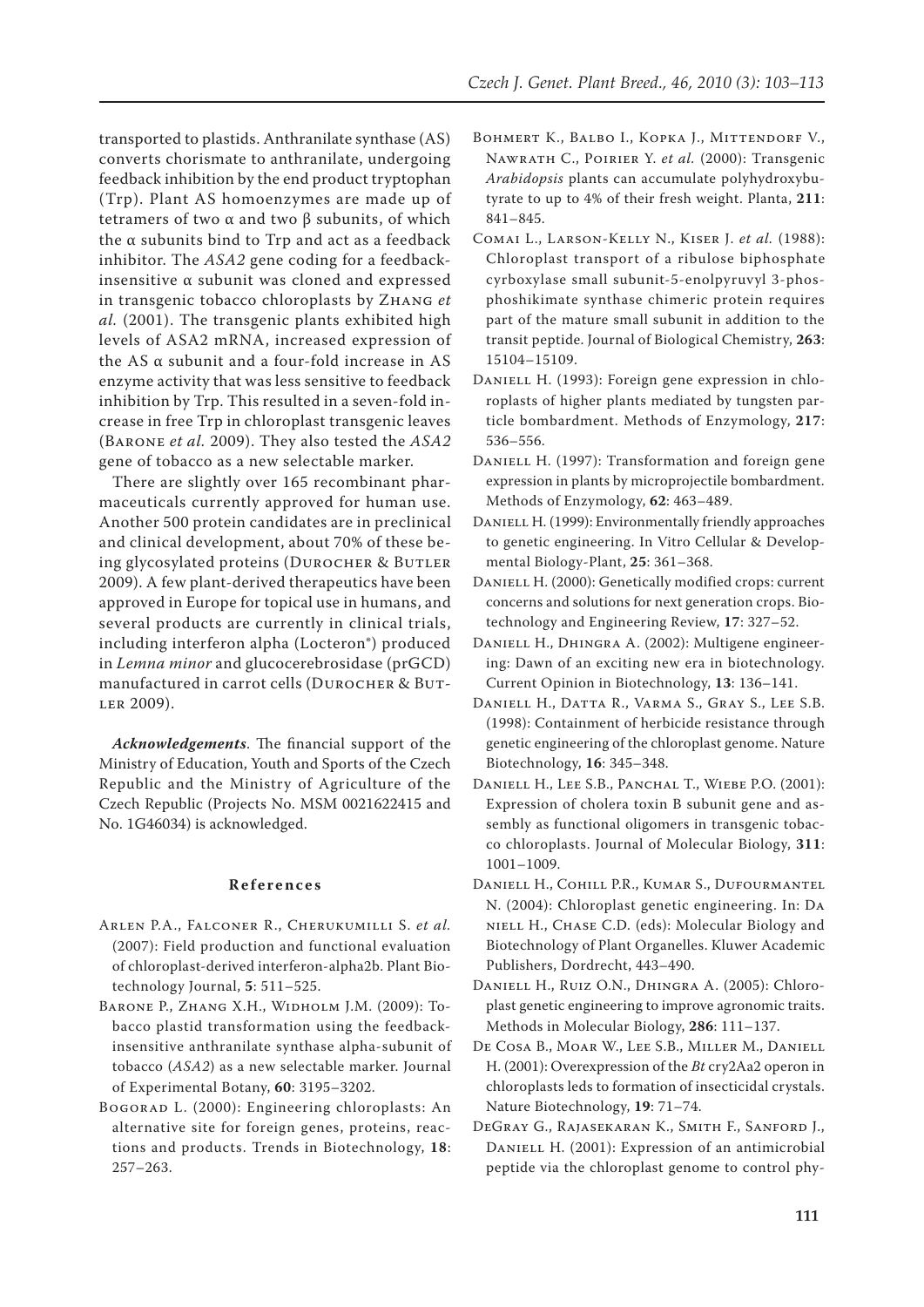topathogenic bacteria and fungi. Plant Physiology, **127**: 852–862.

- Deschamps S., Campbell M.A. (2010): Utilization of next-generation sequencing platforms in plant genomics and genetic variant discovery. Molecular Breeding, **25**: 553–570.
- Dove A. (2002): Uncorking the biomanufacturing bottleneck. Nature Biotechnology, **20**: 777–779.
- Durocher A., Butler M. (2009): Expression systems for therapeutic glycoprotein production. Current Opinion in Biotechnology, **20**: 700–707.
- EFSA (2004): Opinion of the Scientific Panel on Genetically Modified Organisms on the use of antibiotic resistance genes as marker genes in genetically modified plants. EFSA Journal, **48**: 1–18.
- Farran I., Sanchez-Serrano J.J., Medina J.F., Prieto J., Mingo-Castel A.M. (2002): Targeted expression of human serum albumin to potato tubers. Transgenic Research, **11**: 337–346.
- Fernandez-San Millan A., Mingo-Castel A.M., MILLER M., DANIELL H. (2003): A chloroplast transgenic approach to hyper-express and purify human serum albumin, a protein highly susceptible to proteolytic degradation. Plant Biotechnology Journal, **1**: 71–79.
- FOUAD W.N., ALTPETER F. (2009): Transplastomic expression of bacterial l-aspartate-alpha-decarboxylase enhances photosynthesis and biomass production in response to high temperature stress. Transgenic Research, **18**: 707–718.
- GALEFFI P. (2009): Plant factory of biopharmaceuticals. Available at www.enea.it, TB01/01/2009 (accessed July 20, 2010)
- Glick B.R., Pasternak J.J. (1998): Molecular Biotechnology: Principles and Applications of Recombinant DNA. American Society for Microbiology, Washington, DC, 463.
- Grevich J.J., Daniell H. (2005): Chloroplast genetic engineering: Recent advances and future perspectives. Critical Reviews in Plant Sciences, **24**: 83–107.
- Hagemann R. (2004): The sexual inheritance of plant organelles. In: Daniell H., Chase C.D. (eds): Molecular Biology and Biotechnology of Plant Organelles. Kluwer Academic Publishers, Dordrecht, 93–113.
- Hasunuma T., Miyazawa S., Yoshimura S., Shinzaki Y., Tomizawa K., Shindo K., Choi S., Miyake C. (2008): Biosynthesis of astaxanthin in tobacco leaves by transplastomic engineering. The Plant Journal, **55**: 857–868.
- Horn M.E., Woodard S.L., Howard J.A. (2004): Plant molecular farming: systems and products. Plant Cell Reports, **22**: 711–720.
- HOSPITAL F. (2009): Challenges for effective marker-assisted selection in plants. Genetica, **136**: 303–310.
- Houston M.E.Jr., Kondejevski L., Gough M., Fidai S., HODGES R.S., HANCOCK R. (1997): Influence of performed α-helix and α-helix induction on the activity of cationic antimicrobial peptides. Journal of Peptide Research, **52**: 81–88.
- Hussein H., Ruis O.N., Terry N., Daniell H. (2007): Phytoremediation of mercury and organomercurials in chloroplast transgenic plants: enhance root uptake, translocation to shoots and volatilization. Environmental Science Technology, **41**: 8439–8446.
- Kathuria H., Giri J., Nataraja K.N., Murata N., Udayakumar M., Tyagi A.K. (2009): Glycinebetaineinduced water-stress tolerance in codA-expressing transgenic indica rice is associated with up-regulation of several stress responsive genes. Plant Biotechnology Journal, **7**: 512–526.
- Kota M., Daniell H., Varma S., Garczynski S.F., Gould F., William M.J. (1999): Overexpression of the *Bacillus thuringiensis* (Bt) Cry2Aa2 protein in insects. Proceeding of the National Academy of Sciences of the United States of America, **96**: 1840–1845.
- KUMAR S., DANIELL H. (2004): Engineering the chloroplast genome for hyperexpression of human therapeutic proteins and vaccines antigens. Methods of Molecular Biology, **267**: 365–383.
- Kumar S., Ghingra A., Daniell H. (2004): Plastid expressed *betaine aldehyde dehydrogenase* gene in carrot cultured cells, roots and leaves confers enhanced salt tolerance. Plant Physiology, **136**: 2843–2854.
- Kupper H., Kepper F., Spiller M. (1996): Environmental relevance of heavy metal substituted chlorophylls using the example of water plants. Journal of Experimental Botany, **47**: 259–266.
- Lee S.B., Kwon H.B., Kwon S.J., Park S.C., Jeong M.J., HAN S.E., DANIELL H. (2003): Accumulation of trehalose within transgenic chloroplasts confers drought tolerance. Molecular Breeding, **11**: 1–13.
- LEELAVATHI S., REDDY V.S. (2003): Chloroplast expression of His-tagged GUS-fusions: a general strategy to overproduce and purify foreign proteins using transplastomic plants as bioreactors. Molecular Breeding, **11**: 49–58.
- Li Q., Lawrence C.B., Xing H.Y., Babbit R.A., Bass W.T., MAITI I.B., EVERETT N.P. (2001): Enhanced disease resistance conferred by expression of an antimicrobial magainin analog in transgenic tobacco. Planta, **212**: 635–639.
- Lutz K.A., Knapp J.E., Maliga P. (2001): Expression of *bar* in the plastid genome confers herbicide resistance. Plant Physiology, **125**: 1585–1590.